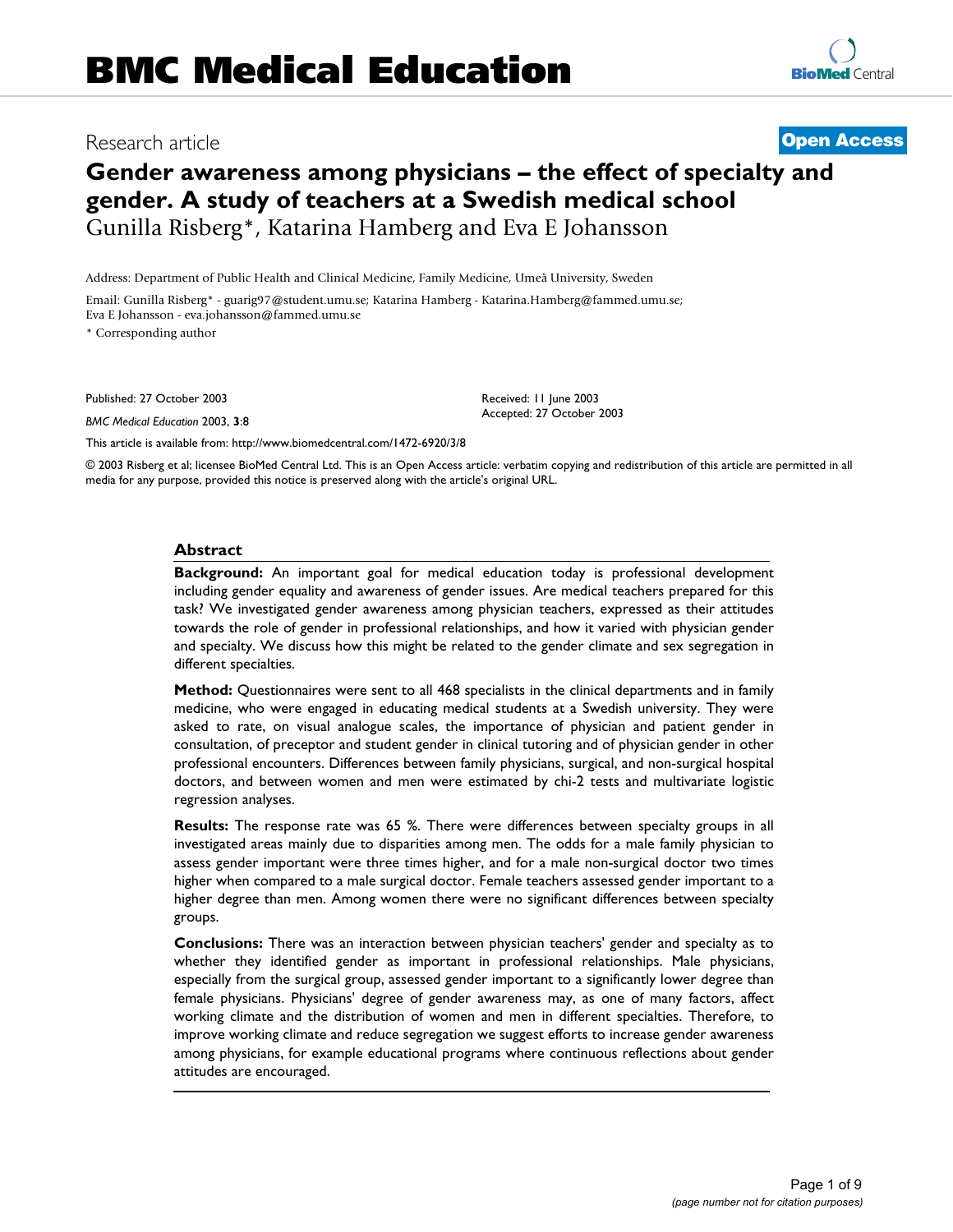## **Background**

Medical school is the breeding ground not only for medical knowledge, but also for professional development and careers, including equal opportunities and gender equality. Consequently there are good reasons for gender issues to be considered in medical education.

A growing interest in highlighting women's health issues during the last decades has led to an emerging awareness of the importance of gender in medicine. This awareness has mostly focussed on differences between female and male patients and gendered management of illness and disease. However, there is more to gender than that.

When comparing men and women it is important to clarify the concepts of sex and gender and describe the gender perspective applied. Sex is a biological categorization based on reproductive organs and chromosomes while gender views women and men from a psychosocial and cultural perspective. When studying differences in health, behavior or attitudes it is generally not possible to know what is biological and what is social in origin. A constructivist perspective [1] of gender is then suitable since it underlines that sex and gender, biology and culture are related and inter-reliant. In this perspective gender refers to the constantly ongoing social construction of what is considered "feminine" and "masculine", based on sociocultural norms and power. Gender is not a fixed or 'natural' category, but subject to change and negotiation. We all "do gender" in all kinds of social interactions [2–4].

In professional everyday life, physicians, too, are doing gender. For example when they ask female patients more than male patients about their family situation [5] physicians contribute to maintain the gendered view that family matters are women's issues. Physicians do gender not only in their relation with patients [3], but also with colleagues [4], staff [4,6], and as role models for students. Physicians with an awareness of gender take into consideration power asymmetry and gendered expectations and preconceptions in such interactions. They are aware of the gender order [7], which affects women's health differently than men's health and which permeates into professional as well as private relations. Research has shown that gender insensitivity (lack of gender awareness) has consequences such as gender discrimination and sexual harassment in many domains of physicians' professional role and practice, for example medical education, [8,9] career opportunities, [10] and, not least, choice of specialty [11–13].

Today women constitute more than 30 % of professionally active doctors in many western countries [14] and more than 50% of physicians under 30 years of age are women [15]. In Sweden in 2002, 40 % of all physicians and 63% of those younger than 30, were women [16]. Specialty choices, however, continue to be segregated. Men are largely over-represented in surgical specialties [14,17,18]. In Sweden in 2002 close to 90 % of physicians in general surgery and most surgical sub-specialties were men [16]. Women "cluster" in fewer fields than men [12,18], nowadays especially disciplines that have to do with children's and women's health and with a high degree of patient contact such as family medicine and psychiatry [14]. There were 63 % women in child psychiatry, 53 % in gynecology and 48 % in psychiatry in Sweden in 2002 [16]. A hierarchy of medical specialties has long been described where surgical specialties have highest status [15,19]. The specialties where women concentrate have traditionally been considered less prestigious. A change towards a more equal gender distribution in some specialties is slowly taking place [14,17] but the medical profession is still sex segregated. The percentage of women in surgery and surgical subspecialties in Sweden changed no more than from 11 to 12 % between 1992 and 2002 [16]. During the same time the proportion of women in family medicine increased from 35 to 41 % (the same percentages of women as among the total number of physicians) and from 25 to 30 % in internal medicine.

As family physicians engaged in medical education and in developing good and fair working conditions we have met both interest and distrust when trying to introduce and discuss gender issues in medicine. We wanted to understand more about that. Via a questionnaire we therefore explored one important aspect of gender awareness among teaching physicians, namely their attitudes towards the role of gender in professional relations. We assume that finding gender important in relations should lead to an awareness of gender, which lowers the risk of gender discrimination and sexual harassment. The aims of this paper were:

• to analyze whether, and in that case how, identifying the importance of gender in different medical relationships varies with physician gender and specialty.

• to discuss how this might be related to working climate and the segregation of women and men in various medical specialties.

#### **Method**

#### *Study design*

#### *Questionnaire*

A questionnaire was designed in collaboration with a reference group of medical researchers from different specialties. Sex, specialty, age, academic degree, and years in the profession were independent items asked for. There were five outcome items about the importance of gender consisting of statements (listed in table [3](#page-4-0)) to agree or to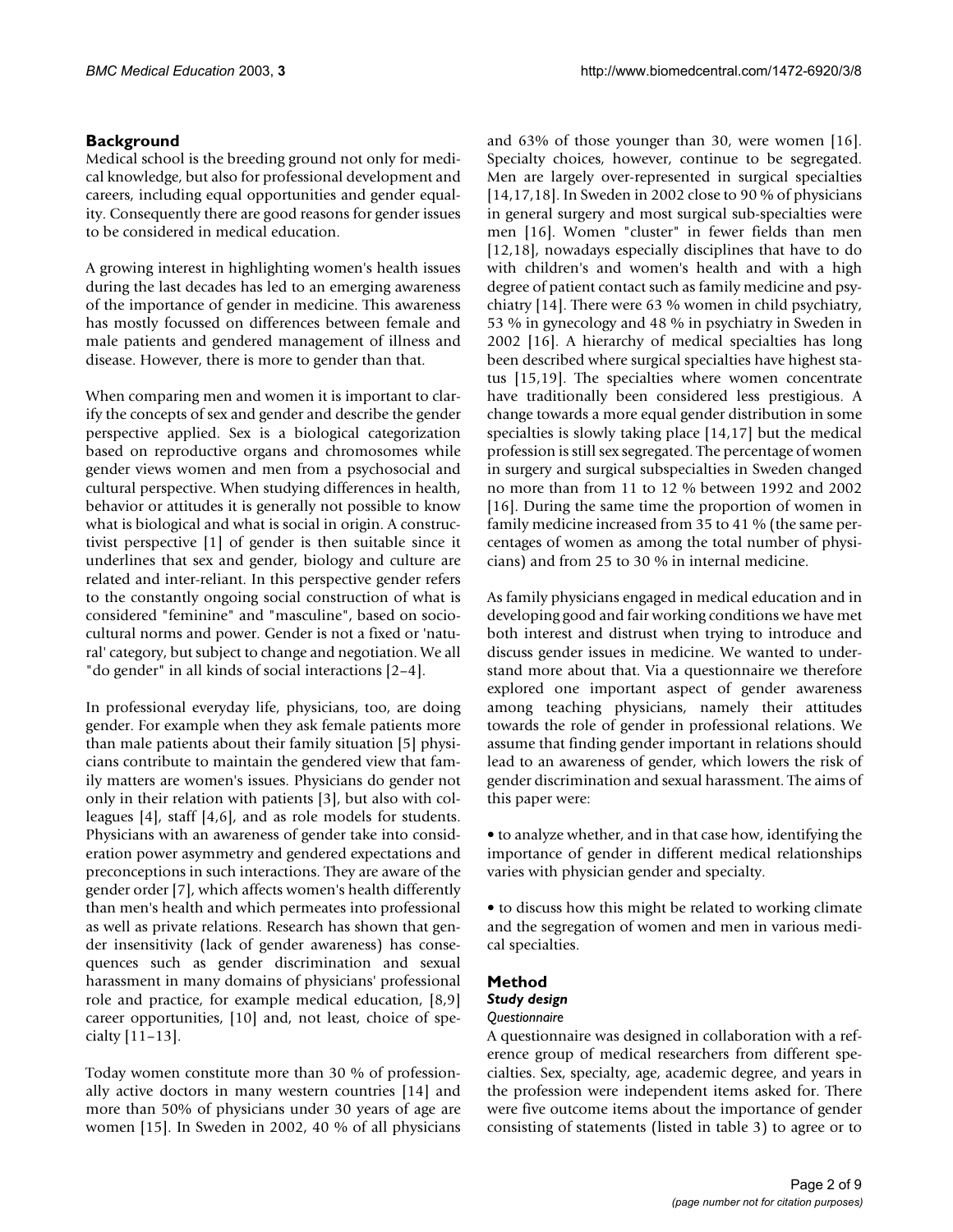#### **Table 1: Specialty categorization.**

| <b>SURGICAL SPECIALTIES</b>        | <b>NON-SURGICAL SPECIALTIES</b>       |  |  |  |  |  |
|------------------------------------|---------------------------------------|--|--|--|--|--|
| Anesthesiology and intensive care  | Pediatrics                            |  |  |  |  |  |
| General surgery                    | Dermatology - venereology             |  |  |  |  |  |
| Pediatric surgery                  | General internal medicine             |  |  |  |  |  |
| Hand surgery                       | Endocrinology                         |  |  |  |  |  |
| Neurological surgery               | Cardiology                            |  |  |  |  |  |
| Orthopedics                        | Infectious diseases                   |  |  |  |  |  |
| Plastic and reconstructive surgery | Respiratory medicine                  |  |  |  |  |  |
| Thoracic surgery                   | Nephrology                            |  |  |  |  |  |
| Urology                            | Rheumatology                          |  |  |  |  |  |
| Obstetrics and gynecology          | Geriatrics                            |  |  |  |  |  |
| Gynecological oncology             | Occupational & environmental medicine |  |  |  |  |  |
| Ophthalmology                      | Clinical physiology                   |  |  |  |  |  |
| Otorhinolaryngology                | Transfusion medicine                  |  |  |  |  |  |
|                                    | Clinical neurophysiology              |  |  |  |  |  |
|                                    | Neurology                             |  |  |  |  |  |
| <b>FAMILY PHYSICIANS</b>           | Psychiatry                            |  |  |  |  |  |
| Family physicians in public health | Child & adolescent psychiatry         |  |  |  |  |  |
| care                               | Community and social medicine         |  |  |  |  |  |
|                                    | Diagnostic radiology                  |  |  |  |  |  |
|                                    | Oncology                              |  |  |  |  |  |
|                                    | Rehabilitation medicine               |  |  |  |  |  |
|                                    | Clinical genetics                     |  |  |  |  |  |

disagree with on a 100 mm visual analogue scale (VAS). The tails of the scale read "I do not agree at all", and "I agree completely". Below each statement and VAS there were open-ended questions asking for examples and explanations. The statements and questions were tested for intelligibility in a group of 10 teaching/tutoring physicians. In this paper the VAS-responses to the five statements and a summary variable (described below) were analyzed. The answers to the open-ended questions have been further analysed and will be reported elsewhere, but a few open-ended comments are used as illustrations in the discussion section of this paper.

#### *Sample*

Questionnaires were sent to all 468 specialists in the clinical departments of the university hospital and in family medicine in Umeå, Sweden in 1997. All were involved in teaching medical students and/or tutoring them in their clinical training. The names of the study population were obtained from the university and county council payroll list, which also provided specialty and age. We categorized specialty into three groups: family physicians, surgical (including gynecology and obstetrics), and non-surgical hospital specialties (Table 1). Age was dichotomized at 45.

#### *Procedure*

Questionnaires, covering letters ensuring confidentiality, and numbered and pre-stamped envelopes for the answers were distributed by post. When response had been registered in the original name list the envelope was destroyed and the questionnaire was given a new number. Thus no response can be identified with a person. The non-respondents received one follow-up letter.

The Umeå Clinical Research Ethics Committee approved the study.

#### *Analysis*

The marks on the VAS were translated into scores between 0 and 100, the higher the figure, the more the respondent agreed. A summary variable was created by adding the figures from each of the five statements, getting a scale ranging from 0 to 500. This summary variable was labeled "importance-of-gender "-scale, and the score was assigned to characterize the degree of gender awareness in professional relations.

For the statistical analyses the scales of the outcome variables were dichotomized in the middle, as agreeing/disagreeing ( $>50/≤ 50$ ) for the five gender attitude statements, and as high/low (>250/≤250) for the "importance-of-gender "-scale

Bivariate associations between outcome variables (including the " importance-of-gender "-scale) and respondent specialty and respondent gender respectively, were assessed by chi-2 tests. P-values <0.05 were considered sta-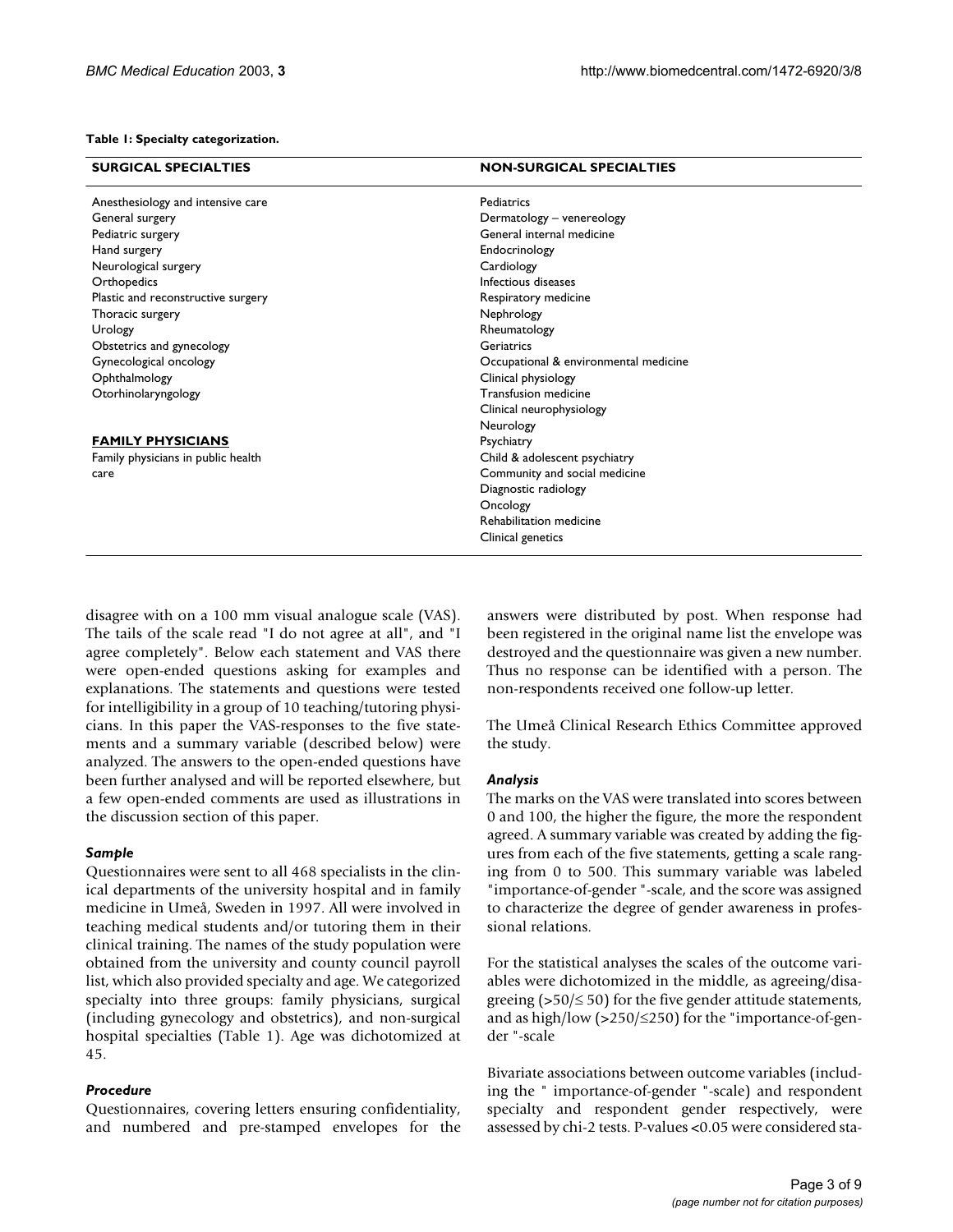**Table 2: Gender, age and speciality of respondents and non-respondents (N). Aacademic degree and years in profession of respondents (N), response rate (%) and women among respondents (N and %). (S = surgical doctors, NS = non-surgical doctors, FP = family physicians.)**

|                                | All | <b>Respondents</b> | Non-<br><b>Respondents</b> | <b>Response Rate</b> |    |           |    |    |                               |
|--------------------------------|-----|--------------------|----------------------------|----------------------|----|-----------|----|----|-------------------------------|
|                                | N   | $\mathsf{N}$       | N                          | %                    | S  | <b>FP</b> | NS | N  | respondents <sup>‡</sup><br>% |
| <b>Speciality</b> <sup>†</sup> |     |                    |                            |                      |    |           |    |    |                               |
| Surgical drs                   | 163 | 94                 | 69                         | 58                   |    |           |    | 17 | 9                             |
| Family physicians              | 82  | 57                 | 25                         | 70                   |    |           |    | 24 | 45                            |
| Non-surgical drs               | 223 | 152                | 71                         | 68                   |    |           |    | 38 | 30                            |
| Gender <sup>†</sup>            |     |                    |                            |                      |    |           |    |    |                               |
| Men                            | 333 | 211                | 122                        | 63                   | 56 | 69        | 68 |    |                               |
| Women                          | 135 | 92                 | 43                         | 68                   | 63 | 71        | 69 | 92 | 30                            |
| Age*†                          |     |                    |                            |                      |    |           |    |    |                               |
| ≤45                            | 178 | 102                | 76                         | 57                   | 50 | 71        | 58 | 45 | 42                            |
| $>45$                          | 276 | 196                | 80                         | 71                   | 66 | 68        | 75 | 46 | 24                            |
| Academic degree#               |     |                    |                            |                      |    |           |    |    |                               |
| PhD                            |     | 135                |                            |                      |    |           |    | 24 | 18                            |
| MD                             |     | 157                |                            |                      |    |           |    | 65 | 41                            |
| Years in                       |     |                    |                            |                      |    |           |    |    |                               |
| profession#                    |     |                    |                            |                      |    |           |    |    |                               |
| $\leq$ 15                      |     | 101                |                            |                      |    |           |    | 43 | 43                            |
| >15                            |     | 190                |                            |                      |    |           |    | 45 | 24                            |
| Total                          | 468 | 303                | 165                        | 65                   |    |           |    | 92 | 30                            |

† Data from original name list; ‡ Data from answers to the questionnaire; \*Age is missing for 14 persons.

tistically significant. Multivariate logistic regression analyses were used to adjust for respondent sex, age, academic degree and years in the profession. A 95% confidence interval (CI) was used. The analyses regarding specialty were performed also for men and women separately. SPSS 8,0 was used.

#### **Results**

#### *Demographics and dropouts*

The characteristics known about the study sample are shown in table 2. There was a higher percentage of women among family physicians (45 %) than in the non-surgical (30 %) and the surgical doctor group (19 %). There was an uneven distribution of men and women also in subgroups regarding age, academic degree and years in the profession. This was in concordance with the distribution within the total body of physicians in Sweden. [16]

The response rate was 65 % ( $n = 303$ ). Primary care and non-surgical doctors had a higher response rate than surgical doctors in the total study group as well as in all subsamples concerning sex and age. Table 2 shows comparison between respondents and non-respondents regarding sex, specialty and age using data from the original name list. Not all respondents provided answers to every item. The largest internal dropout figure concerned specialty which 35 respondents omitted. Of respondents 274 (90 % of 303) answered all five statements.

#### *Low gender awareness in the teaching/tutoring situation*

Table [3](#page-4-0) shows how physician teachers agree to the five statements. They agreed least with the importance of gender in relationships with students and most with the importance of gender in consultation. This pattern was consistent in all three specialty groups and among male as well as female physicians. The male physician group, in contrast to the female one, also assessed gender of relatively low importance in contact with colleagues and staff.

#### *Low gender awareness among surgical doctors*

Figure 1a shows the dispersion of ratings on "importanceof-gender"-scale as divided into quintiles. There were no family physicians scoring in the lowest quintile. The distribution was similar for each statement. Table [3](#page-4-0) (column "all respondents") illustrates that significantly higher proportions of family physicians and non-surgical doctors, compared to surgical doctors, agreed to the importance of gender in their professional relationships. For example, on "importance-of-gender "-scale 76 % of family physicians and 67 % of non-surgical doctors scored high (>250) compared to 51 % of surgical doctors. When adjusting for respondent gender, age, academic degree, and years in the profession the difference between specialty groups remained statistically significant for all outcome variables except for statement 4. The results for the "importance-of-gender"-scale are seen in table [4](#page-5-0). The odds for a family physician to score high on "importanceof-gender"-scale were almost three times higher, and for a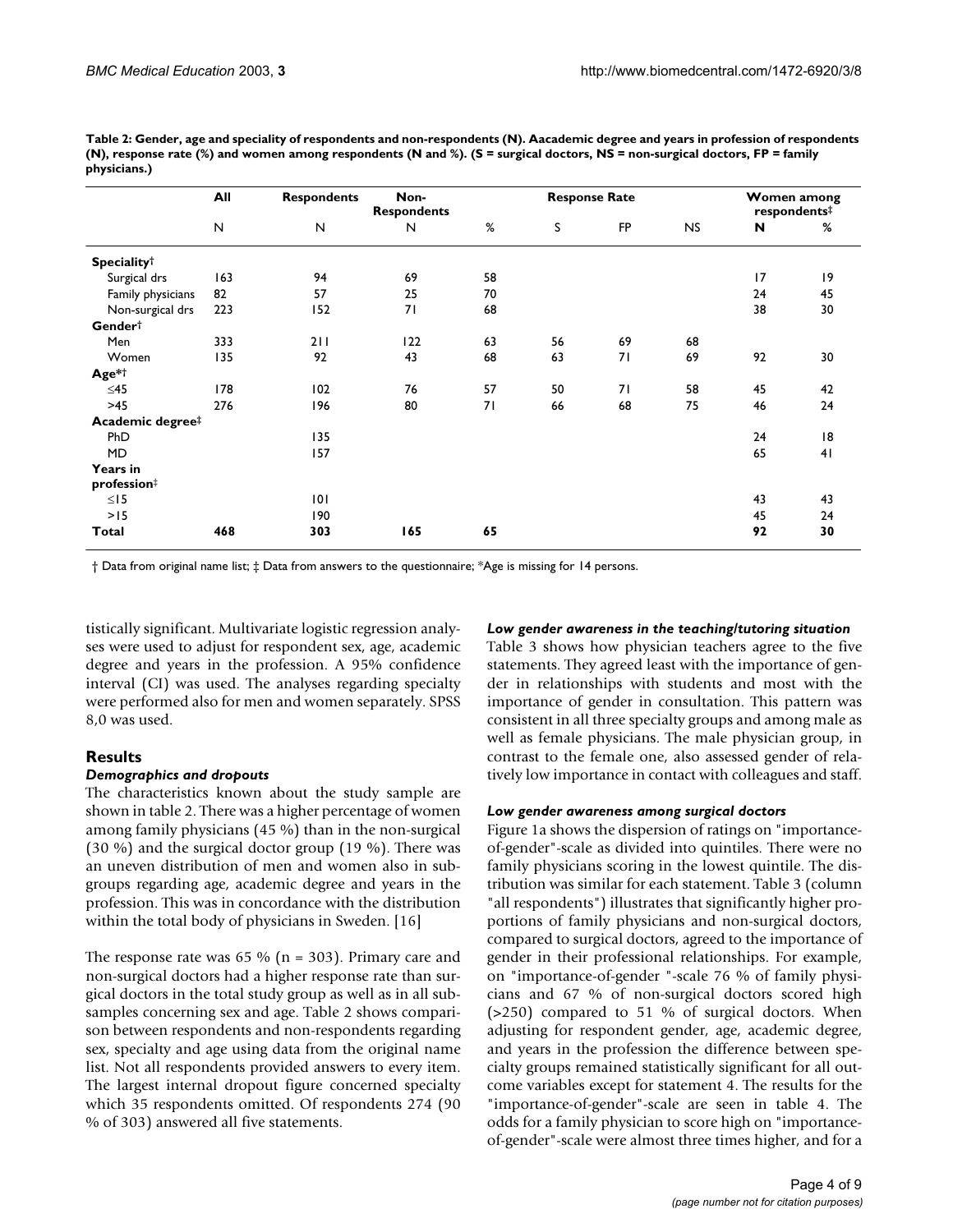|                                                                                                                                         | All respondents |      |           |            |                | Men   |      |           |           | Women          |       |      |           |      |                |                |
|-----------------------------------------------------------------------------------------------------------------------------------------|-----------------|------|-----------|------------|----------------|-------|------|-----------|-----------|----------------|-------|------|-----------|------|----------------|----------------|
| Outcome variable                                                                                                                        | Total           | S    | <b>NS</b> | <b>FP</b>  | P <sup>1</sup> | Total | S    | <b>NS</b> | <b>FP</b> | P <sup>1</sup> | Total | S    | <b>NS</b> | FP   | P <sup>1</sup> | p <sup>2</sup> |
| Statements:                                                                                                                             |                 |      |           |            |                |       |      |           |           |                |       |      |           |      |                |                |
| 1. The patient's gender                                                                                                                 | 69              | 55   | 74        | 80         | .002           | 66    | 51   | 71        | 81        | .007           | 76    | 69   | 81        | 79   | .601           | .061           |
| is of importance in<br>consultation.                                                                                                    | (199)           | (47) | (88)      | (41)       |                | (130) | (36) | (58)      | (22)      |                | (69)  | (11) | (30)      | (19) |                |                |
| 2. My own gender is of                                                                                                                  | 68              | 48   | 75        | 84         | < 0.01         | 62    | 41   | 69        | 89        | < 0.01         | 81    | 76   | 86        | 79   | .745           | .002           |
| importance in<br>consultation.                                                                                                          | (196)           | (41) | (88)      | (43)       |                | (123) | (28) | (57)      | (24)      |                | (73)  | (13) | (31)      | (19) |                |                |
| 3. The gender of the                                                                                                                    | 53              | 43   | 55        | 71         | .007           | 47    | 38   | 52        | 59        | .084           | 68    | 65   | 61        | 83   | .175           | .001           |
| medical student is of<br>importance in clinical<br>tutoring.                                                                            | (153)           | (37) | (65)      | (36)       |                | (92)  | (26) | (43)      | (16)      |                | (61)  | (11) | (22)      | (20) |                |                |
| 4. My own gender is of                                                                                                                  | 50              | 42   | 52        | 67         | .023           | 42    | 37   | 45        | 52        | .335           | 70    | 65   | 67        | 83   | .295           | < 001          |
| importance in clinical<br>tutoring.                                                                                                     | (142)           | (36) | (60)      | (34)       |                | (80)  | (25) | (36)      | (14)      |                | (62)  | (11) | (24)      | (20) |                |                |
| 5. My own gender is of                                                                                                                  | 62              | 51   | 64        | 79         | .004           | 54    | 43   | 60        | 71        | .017           | 79    | 82   | 74        | 87   | .458           | < 001          |
| importance in other<br>professional relations,<br>for example with<br>colleagues, medical<br>staff or in research.<br>Summary variable: | (177)           | (43) | (76)      | (41)       |                | (107) | (29) | (50)      | (20)      |                | (70)  | (14) | (26)      | (21) |                |                |
| "Importance-of-                                                                                                                         | 63              | 51   | 67        | 76<br>(38) | .008           | 56    | 45   | 61        | 69        | .046           | 78    | 75   | 79        | 83   | .873           | .001           |
| gender"-scale                                                                                                                           | (173)           | (42) | (76)      |            |                | (106) | (30) | (49)      | (18)      |                | (67)  | (12) | (27)      | (20) |                |                |

<span id="page-4-0"></span>**Table 3: Percentage and number (within brackets) of respondents agreeing (scoring >50) to the five gender attitude statements and scoring high (>250) on "importance-of-gender"-scale. P-values from comparison between specialty groups and between men and women. (S = surgical doctors, NS = non-surgical doctors, FP = family physicians.)**

 $p^1$  = p-values from chi-2 tests comparing specialty groups (2-sided, df = 2).  $p^2$  = p-values from chi-2 tests comparing men total, and women total (2sided,  $df = 1$ )



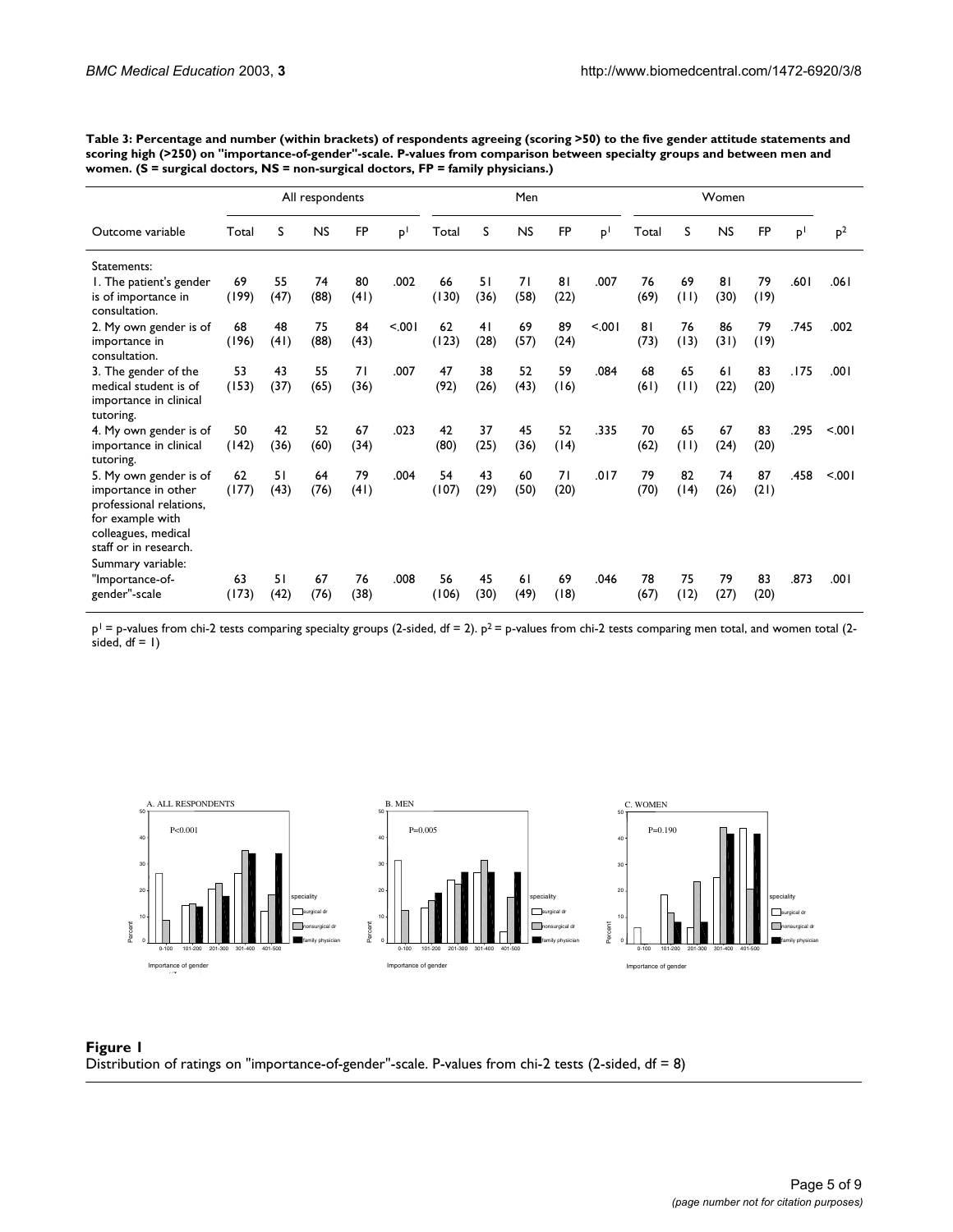non-surgical doctor almost two times higher when compared to a surgical doctor.

#### *Differences between specialty groups only among men – lowest gender awareness among male surgical doctors*

Figure 1b and 1c shows the dispersion of ratings on the "importance-of-gender"-scale as divided into quintiles for men and women separately. There were almost no women scoring in the lowest quintile. The distribution was similar for each statement. Table [3](#page-4-0) (columns "total") demonstrates that women physicians assessed gender important to a higher degree than men did on all variables. The adjusted OR for a woman compared to a man to score high on " importance-of-gender "-scale was 2.4 (table [4\)](#page-5-0).

Analyzing each outcome variable, men and women separately, demonstrated that differences between specialty groups reached significance among male physicians only (table [3\)](#page-4-0). In the multivariate regression analyses these differences among men remained statistically significant (exemplified in table [4](#page-5-0), columns "men" and "women"). The odds for a male family physician to assess gender important were three times higher, and for a male nonsurgical doctor two times higher when compared to a male surgical doctor. Age, academic degree, and years in profession were not related to the outcome variables in the multivariate logistic regression analyses (table [4\)](#page-5-0).

#### **Discussion**

This study at a Swedish university showed that physician teachers assessed gender less important in contact with students, colleagues, and staff than in contact with patients. The study also demonstrated differences in gender awareness between specialty groups. Family physicians were most likely to score the importance of gender high and surgical doctors to score low. The differences between specialty groups were mainly due to disparities among male physicians. Male surgical doctors assessed the role of gender in professional relations significantly less important than male family physicians and male nonsurgical doctors. Women were more likely than men to assess the importance of gender high and among women there were no significant differences between specialty groups.

#### *On method*

Of the sample 35 % did not answer the questionnaire. Did only persons interested in gender answer? It does not seem so. There were many low ratings and some openended remarks display very questioning attitudes and opinions. For instance, one low-scoring physician wrote: "*I hope health care professionals stop thinking about gender and start dedicating themselves to helping poor women as well as poor men who suffer in the health care system and in society!"*

<span id="page-5-0"></span>**Table 4: Number (N) and percentage (%) of respondents scoring >250 on "importance-of-gender"-scale (agreeing to the importance of gender in professional relationships). Adjusted OR (95 % confidence interval) for scoring > 250 on "importance-of-gender"-scale (multivariate logistic regression analysis).**

|                     |              | All respondents |                   |    | Men |                   | Women     |      |                   |  |
|---------------------|--------------|-----------------|-------------------|----|-----|-------------------|-----------|------|-------------------|--|
|                     | $\mathsf{N}$ | %               | OR (CI)           | N  | %   | OR (CI)           | ${\sf N}$ | $\%$ | OR (CI)           |  |
| Total               | 173          | 63              |                   |    |     |                   |           |      |                   |  |
| Gender              |              |                 |                   |    |     |                   |           |      |                   |  |
| Men                 | 106          | 56              |                   |    |     |                   |           |      |                   |  |
| Women               | 67           | 78              | $2.4(1.2 - 4.6)$  |    |     |                   |           |      |                   |  |
| <b>Specialty</b>    |              |                 |                   |    |     |                   |           |      |                   |  |
| Surgical drs        | 42           | 51              |                   | 30 | 45  |                   | 12        | 75   |                   |  |
| Non-surgical drs    | 76           | 67              | $1.9(1.0 - 3.5)$  | 49 | 61  | 2.1 $(1.0 - 4.2)$ | 27        | 79   | $1.2(0.2 - 8.1)$  |  |
| Family physicians   | 38           | 76              | $2.8$ (1.1 – 6.4) | 18 | 69  | 3.2 $(1.1 - 8.8)$ | 20        | 83   | $1.3$ (0.2 – 7.8) |  |
| Age                 |              |                 |                   |    |     |                   |           |      |                   |  |
| ≤45                 | 71           | 71              |                   | 39 | 67  |                   | 32        | 76   |                   |  |
| $>45$               | 102          | 59              | $0.6$ (0.3 - 1.2) | 67 | 52  | $0.4(0.1 - 1.1)$  | 35        | 81   | $1.3(0.4 - 4.0)$  |  |
| Academic degree     |              |                 |                   |    |     |                   |           |      |                   |  |
| <b>PhD</b>          | 71           | 60              |                   | 55 | 57  |                   | 16        | 73   |                   |  |
| <b>MD</b>           | 98           | 67              | $0.8$ (0.4 – 1.5) | 49 | 57  | $0.7(0.3 - 1.5)$  | 49        | 80   | $1.1 (0.2 - 4.7)$ |  |
| <b>Years worked</b> |              |                 |                   |    |     |                   |           |      |                   |  |
| $\leq$ 15           | 67           | 69              |                   | 36 | 63  |                   | 31        | 78   |                   |  |
| >15                 | 102          | 60              | $0.9(0.4 - 1.9)$  | 68 | 54  | $0.9(0.3 - 2.3)$  | 34        | 81   | $1.3(0.4 - 4.0)$  |  |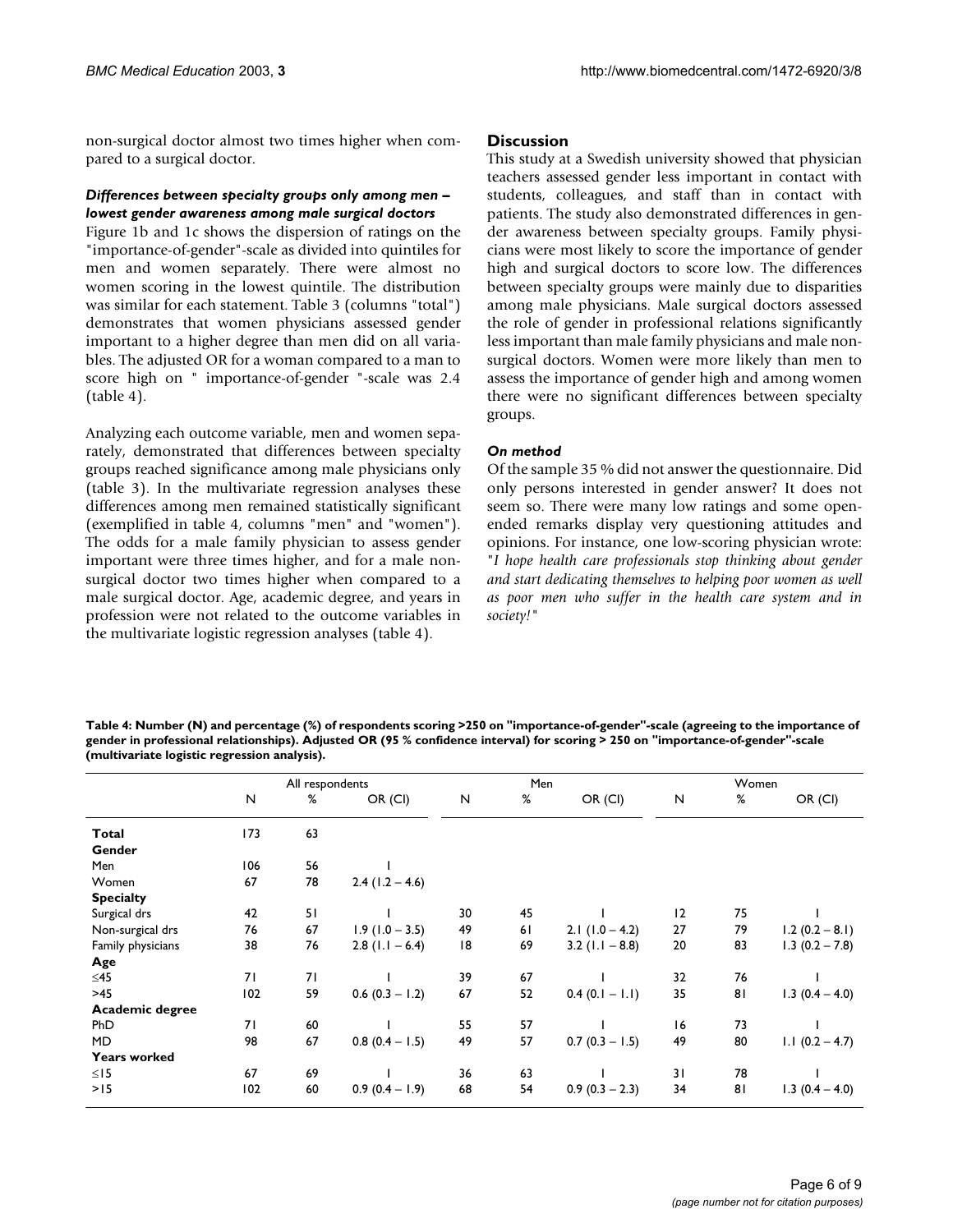Male surgical doctors scored lowest. They also had a low response rate. Had more of them answered the differences between specialty groups and between men and women that we found might have been more pronounced.

Our study took place at Umeå University in northern Sweden, one of six universities with medical schools in Sweden. The education and curricula do not differ in any particular way from other medical universities in Sweden. The specialization pattern is the same as in the rest of the country and in the western world. We have no grounds to believe that the medical faculty in our study differs from those of other western universities. Still one must be cautious when trying to generalize our results, as the sample referred to only one medical school.

When we categorized specialties into groups we classified all operating specialties and also anesthetists as part of the surgical doctor group. Consequently, and in contrast to many reports about surgical specialties, our surgical doctor group included gynecologists, obstetricians, ENT-doctors, ophthalmologists, and anesthetists. This difference must be taken into account when comparing our results with other research. Gynecology and obstetrics are specialties that have many women doctors, in our sample eight out of seventeen. This made the proportion of woman in our surgical group as high as 19 %, almost twice the figure if only general surgery and subspecialties had been considered. Since women assessed gender important to a higher degree than men, the differences we demonstrated between specialty groups might have been larger if we had omitted gynecologists and obstetricians from the surgical specialty group.

Using a continuous VAS might imply problems, since one cannot assume that the distance between points in the middle of the scale line has the same significance as the same distance between points at the ends of the scale. However we did not use continuous values. In our regression analyses and for most chi-2 tests we dichotomized the scales in the middle.

We wanted to assess gender attitudes of physicians engaged in education. We found no gender-attitude questionnaire used before so we created one. We used statements about the importance of gender in professional relationships since we consider finding gender important in relations as one significant indicator of gender awareness and as a prerequisite for introducing and discussing gender issues and applying a gender perspective in medicine. However, it might be argued that doctors' own assessments on the scales do not disclose attitudes and behavior and that our statements and "the importance-ofgender"-scale do not reveal or characterize gender awareness. Other methods, such as open-ended interviews or observations might have been more valid. Still, we argue that the marks on the scales could well be considered to represent gender awareness. We consider it less likely that a person who is interested in and aware of gender issues and the role of gender should find gender of low importance in professional relations. In our open-ended answers there were no reflections about psychosocial conditions or power from low-scoring doctors but quite a few from those with high scores. For example one high-scoring doctor wrote: "*Do I take more seriously demands about investigations and treatment from male patients? Do I understand women's symptoms as less important, easier to underestimate?* If you score gender of low importance you are most likely not aware of the gender order that influences all human interactions. Several comments on the openended answers support this presumption. For instance one low-scoring man wrote: "*I like to think that we are all human beings and can understand each other."* On the other hand, a person less aware or a person who did not understand the questions might be provoked by the statements and in a few cases handle this by marking high on the scales, trying to be politically correct. However, there were few open-ended remarks about not understanding the questions.

When research focuses differences between women and men there is always the risk of strengthening existing gender-related dichotomies. We do not think of "femininity" and "masculinity" as opposites but rather highly overlapping categories also interacting with other contextual hierarchical categories such as class, ethnicity and age. In our study, for instance, there is an interaction between gender and the medical specialty hierarchy. Still there are unmotivated gender differences on the group level and their consequences have to be addressed and challenged. It is a delicate matter, in research as in everyday life, to find a way to do so, which does not reinforce sociocultural norms of gender.

#### *On findings*

Two out of three physician teachers found gender important in doctor – patient encounters. This is promising for the future since it increases the likelihood that gender is recognized as an important factor for health problems and that physicians will reflect upon gendered expectations and preconceptions. It might be due to the last decade's emphasis on women's health issues, to awakening reports on gender-biased treatment of women and men, and to an ongoing discussion about power and gender in consultation research [20,21].

However, relatively few physician teachers, especially men, and certainly in surgical specialties, assessed gender important in clinical tutoring and in relationships with colleagues and staff. This unawareness is unquestionably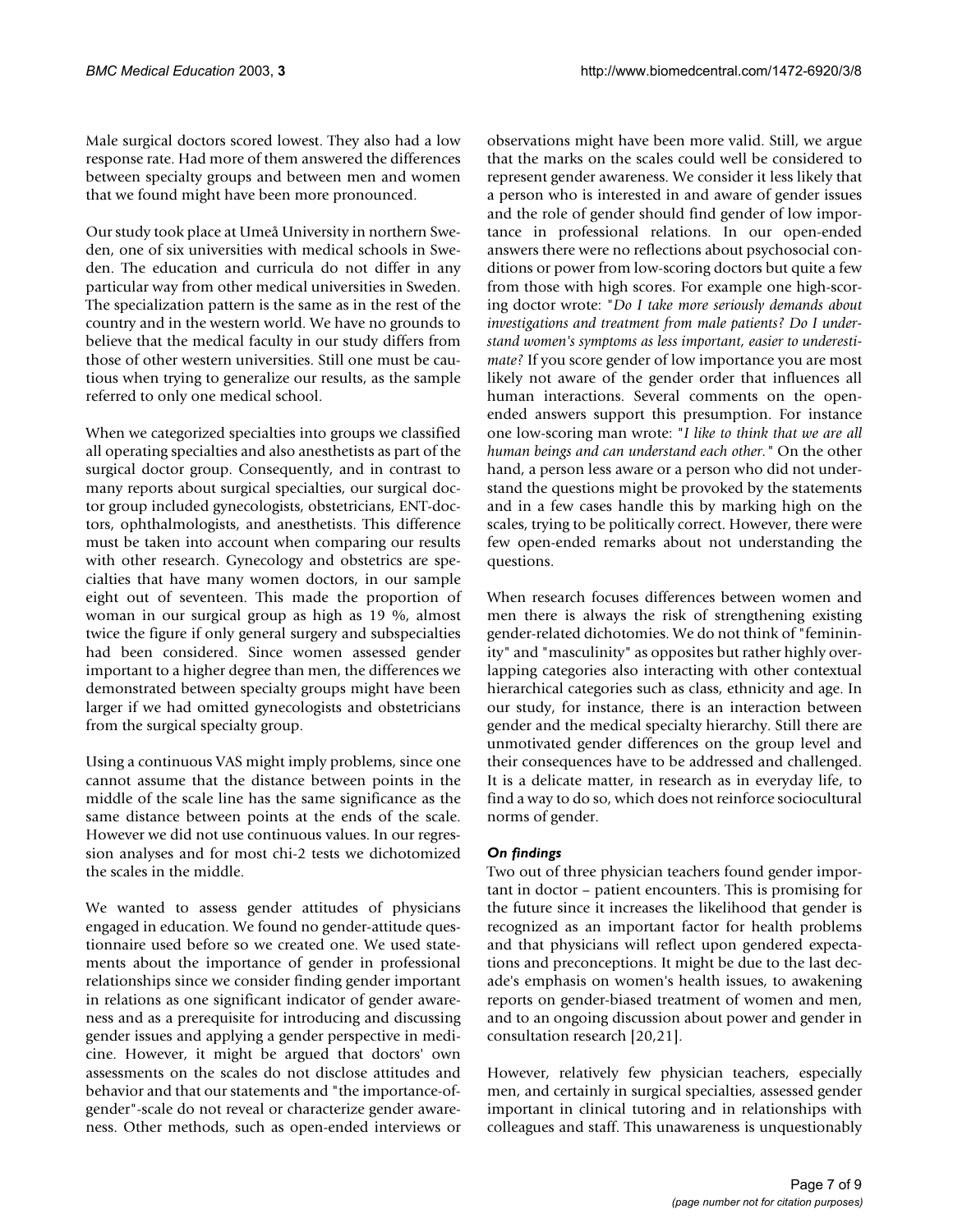worth addressing. Numerous studies illustrate how gender reflects in hierarchies and division of labor in medical schools [8,11,22], wards [6,23], and health care centers [24]. Research also confirm the importance of role models and gender climate for the students' career choice [12,25] and that both female and male students prefer same-gender role-models [26]. One woman in our study commented like this about importance of gender in clinical tutoring: "*When I was a student my role models were almost all men. I had a hard time finding a way to behave as a doctor. There was no one to 'imitate'."*

In the following we will discuss how our findings might be related to the distribution of men and women and to the working climate in different specialties.

#### *The proportion of women and men*

The variation in gender awareness between different specialty groups partly mirrors the skewed representation of women and men. Women were more likely than men to assess gender important. As a consequence, a higher proportion of women in a specialty group increased the probability of high gender awareness. Still, varying proportions of women were not the sole explanation for differences in specialty groups, as these remained significant also when respondent gender was taken into account.

#### *Gender climate*

Apart from the number of women, what might there be in the working conditions of the specialty itself that can explain the different gender attitudes? Family doctors, more than hospital specialists, explore health and illness in a wider psychosocial context, including gender-specific circumstances. There are studies that show that medical students who wish to become family physicians have higher patient-centeredness than those who wish to become surgeons [27]. This might be part of the explanation why family physicians assess gender more important than other specialties.

The surgical specialties assessed the importance of gender low in our study. In what context can this be understood? One well-known opinion is that surgeons operate on sedated bodies, and therefore gender is not on the agenda – under the skin organs are mainly the same! If you think of surgical operations only, these arguments are reasonable, gender is of little importance. However there are more tasks than operations for a surgical doctor.

Another conception is that surgery is not suitable for women. This specialty demands, it is said, action, decisiveness, long working hours and leadership abilities [4,6]. A common stereotype in society and even among doctors is that "surgeons are kings, they're the real men" [19]. These arguments are extreme and part of a chauvinistic jargon, but never the less they help promote the perception of surgery as a "boys' club" [28] and may cause closure mechanisms for women [14,18,29]. A Norwegian study showed that female medical graduates were as likely as male ones to start a working career in surgery but they completed surgical training to a much lesser degree [29]. An analysis of attrition in a general surgery training program in Texas revealed that women were more than twice as likely as men to withdraw [30].

## *What can be done?*

There are ways described to heighten awareness of gender and promote integration in segregated specialties; for example more women teachers [31], courses on gender issues among teaching physicians [32], and development of gender in the curricula of medical schools [33].

## *Women role models*

As role models physician teachers considerably influence the career choice of medical students [19]. Absence or low representation of female role models in surgical specialties has been reported as an important reason why women reject or hesitate to enter these specialties [13,34,35]. Seven medical schools in USA, with varying proportions of women surgeons on the faculty, were compared. It was shown that female graduates chose surgery in relation to the proportion of women in the surgical faculty [31]. Considering this, more attention has to be given to the importance of equal representation of women and men as teachers and role models in medical education.

# *Implementation of gender among teachers and into curricula*

Teachers' attitudes, interest and knowledge are crucial factors for implementing gender issues into medical curricula. Gender programs for teaching physicians is a way to encourage them to continuously reflect on their attitudes to gender and how gender affects their professional work and duties [32]. Such programs also help to make gender a question of competence and knowledge. Looking for and trying to eliminate gender-based stereotypes and androcentricity in medical curricula has been described as an accessible way to implement a gender perspective [33]. Experiences show that a strong, clear commitment from the faculty leadership is required to prevent backlash [32].

# **Conclusion**

Our study showed an interaction between gender and specialty of physicians for their attitudes to the importance of gender in professional relationships. Male physician teachers compared to female, especially in the surgical doctor group, perceived the importance of gender low. We assume that these disparities in attitudes among physicians represent differences in their awareness of how gender is expressed in physicians' role and practice. The proportion of women is low in the specialties where male